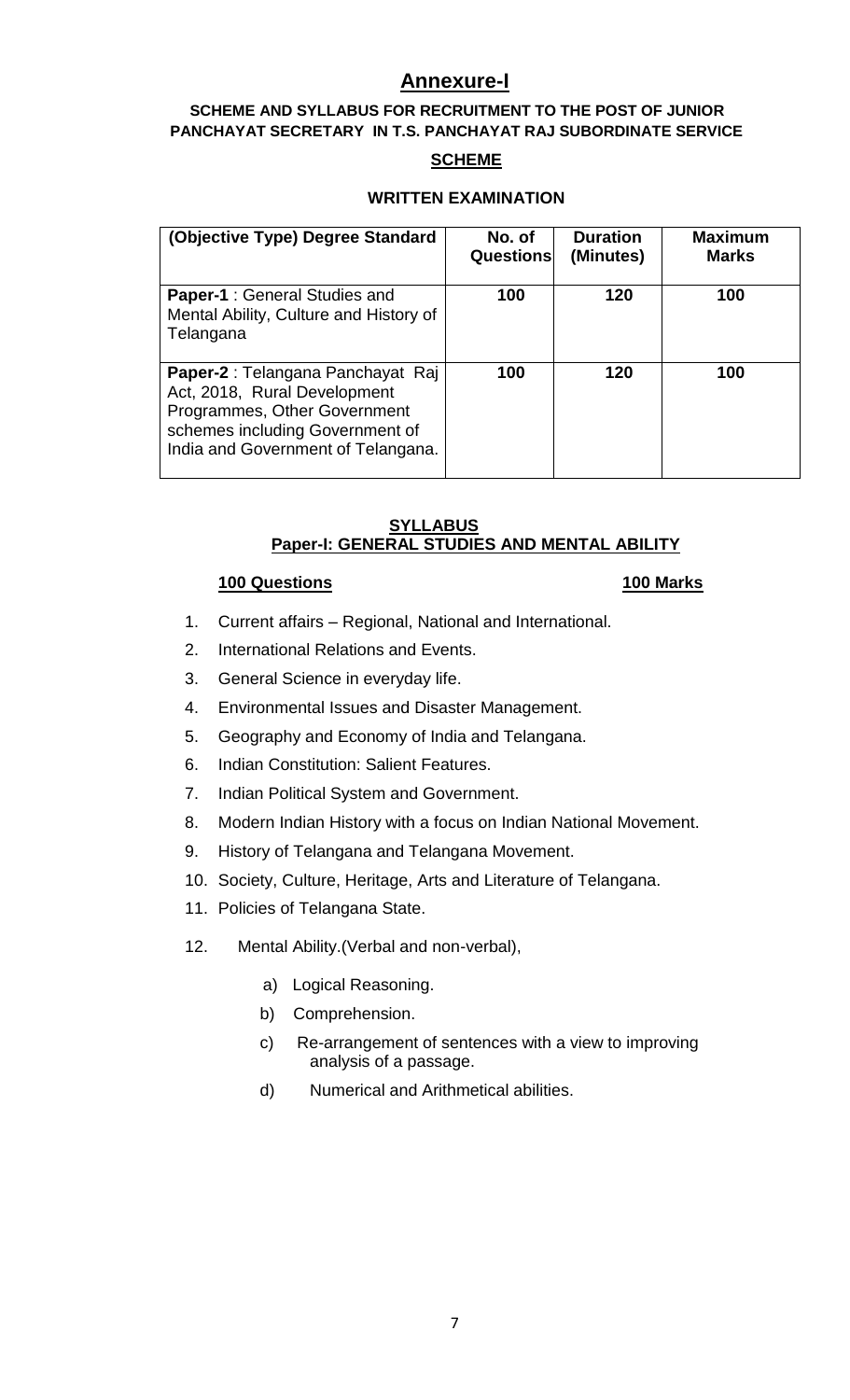## **PAPER \_ II**

#### **100 Questions 100 Marks**

#### (**Telangana Panchayat Raj Act, 2018, Rural Development Programmes**)

- 1. Telangana Panchayat Raj Act, 2018.
- 2. Evolution of Panchayat Raj system in India including Constitutional amendments and reports of Various Committees.
- 3. Roles and responsibilities of Panchayat Secretary
- 4. Rural Sociology: History and Evolution of schemes catering to upliftment of Rural Poor
- 5. Flagship Rural Development schemes of Rural Development Department of Government of India and Telangana
- 6. Rural Economy of Telangana: Agriculture, Small scale Industries, Rural artisans
- 7. Community Based Organizations and convergence of Welfare **Schemes**
- 8. Women Empowerment and Economic development through Self Help Groups
- 9. Revenue and Expenditure Management of Local Bodies
- 10. Accounting and administering funds received under various schemes.